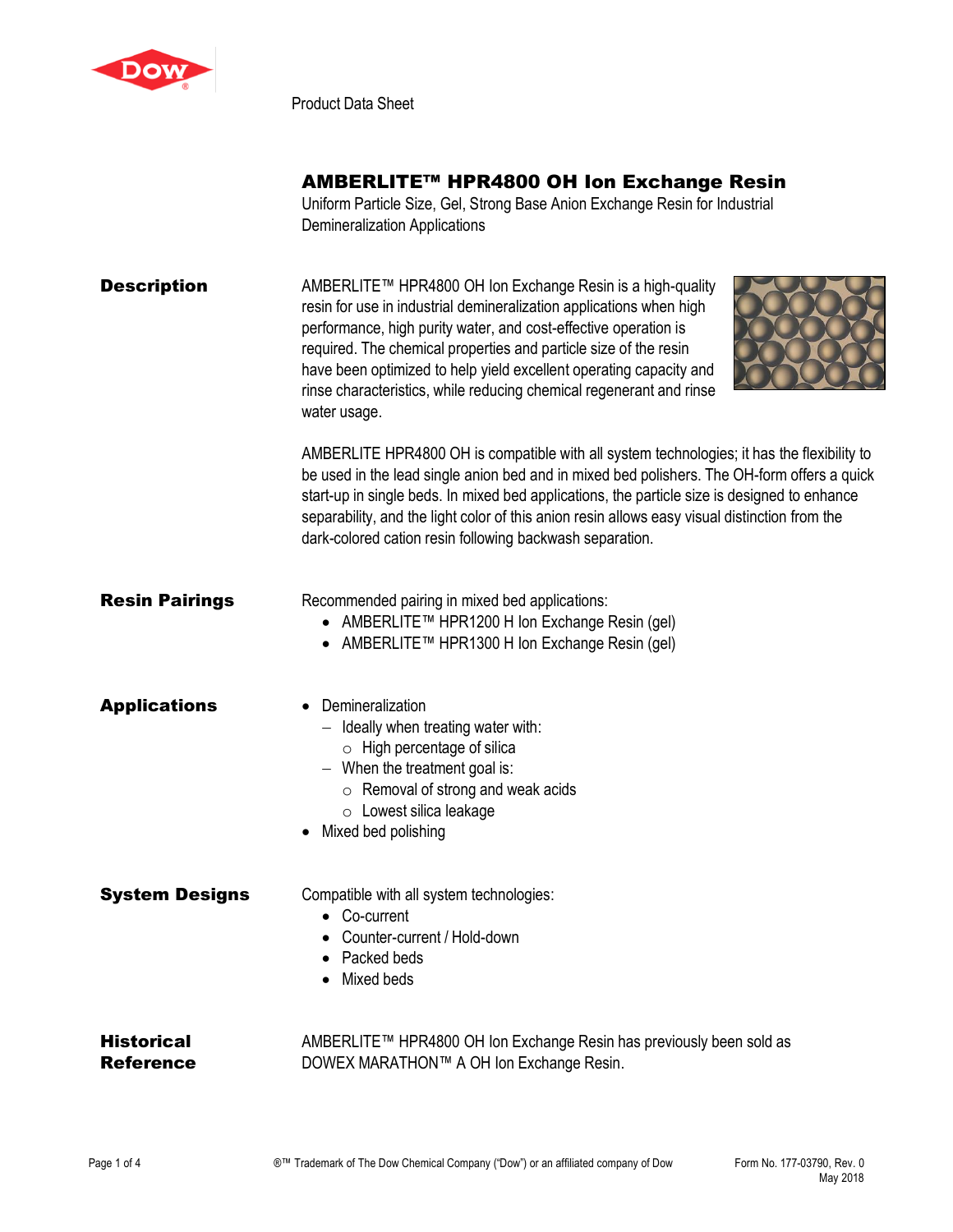## Typical Physical and Chemical Properties\*\*

| <b>Physical Properties</b>      |                                        |
|---------------------------------|----------------------------------------|
| Copolymer                       | Styrene-divinylbenzene                 |
| Matrix                          | Gel                                    |
| Type                            | Strong base anion, Type I              |
| <b>Functional Group</b>         | Trimethylammonium                      |
| Physical Form                   | Amber, translucent, spherical beads    |
| <b>Chemical Properties</b>      |                                        |
| Ionic Form as Shipped           | $OH^-$                                 |
| <b>Total Exchange Capacity</b>  | $\geq$ 1.0 eq/L (OH <sup>-</sup> form) |
| <b>Water Retention Capacity</b> | $58.0 - 74.0\%$ (OH <sup>-</sup> form) |
| Ionic Conversion                |                                        |
| $OH^-$                          | $\geq 95\%$                            |
| $CO32^-$                        | $\leq 5\%$                             |
| <b>Particle Size</b>            |                                        |
| Particle Diameter §             | $610 \pm 50 \mu m$                     |
| Uniformity Coefficient          | $\leq 1.1$                             |
| $<$ 300 $\mu$ m                 | $\leq 0.3\%$                           |
| $> 850 \mu m$                   | $\leq 1.0\%$                           |
| <b>Stability</b>                |                                        |
| <b>Whole Uncracked Beads</b>    | $\geq 95\%$                            |
| Swelling                        | $Cl^- \rightarrow OH^-$ : 20%          |
| <b>Density</b>                  |                                        |
| <b>Particle Density</b>         | $1.07$ g/mL                            |
| Shipping Weight                 | 640 g/L                                |

§ For additional particle size information, please refer to the **Particle Size Distribution Cross Reference Chart** (Form No. 177-01775).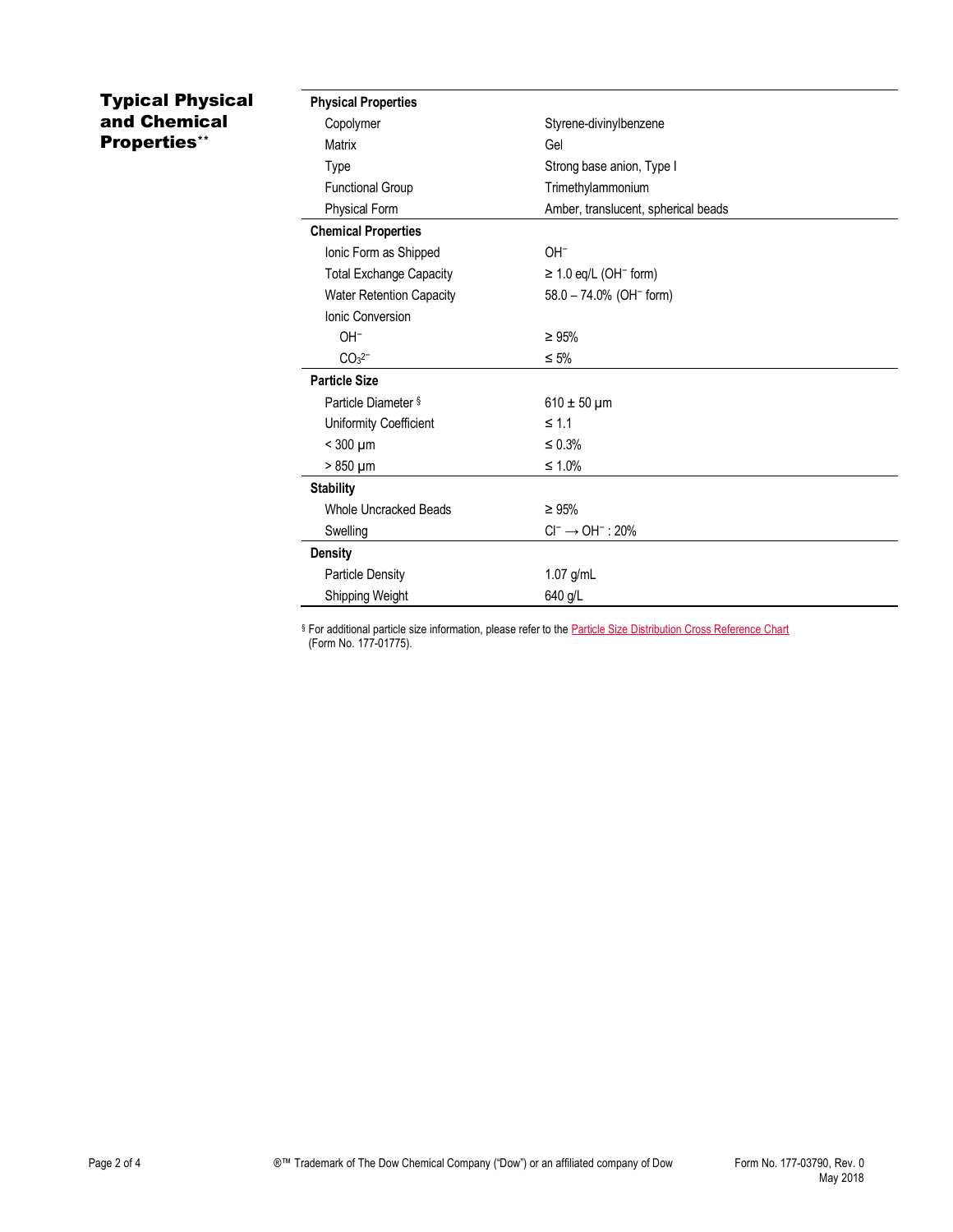## Suggested **Operating** Conditions\*\*

| Temperature Range |                                  |
|-------------------|----------------------------------|
| OH $-$ form $\pm$ | $5 - 60^{\circ}$ C (41 – 140°F)  |
| $Cl^-$ form       | $5 - 100^{\circ}$ C (41 – 212°F) |
| pH Range          |                                  |
| Service Cycle     | $1 - 14$                         |
| Stable            | $0 - 14$                         |

‡ Operating at elevated temperatures, for example above 60 – 70°C (140 – 158°F), may impact resin life. Contact our technical representative for details.

For additional information regarding recommended minimum bed depth, operating conditions, and regeneration conditions for [mixed beds](http://www.dow.com/webapps/include/GetDoc.aspx?filepath=liquidseps/pdfs/noreg/177-03705.pdf) (Form No. 177-03705) or [separate](http://www.dow.com/webapps/include/GetDoc.aspx?filepath=liquidseps/pdfs/noreg/177-03729.pdf)  [beds](http://www.dow.com/webapps/include/GetDoc.aspx?filepath=liquidseps/pdfs/noreg/177-03729.pdf) (Form No. 177-03729) in water treatment, please refer to our Tech Facts.

#### **Hydraulic Characteristics**

Estimated bed expansion of AMBERLITE™ HPR4800 OH Ion Exchange Resin as a function of backwash flowrate and temperature is shown in Figure 1.

Estimated pressure drop for AMBERLITE HPR4800 OH as a function of service flowrate and temperature is shown in Figure 2. These pressure drop expectations are valid at the start of the service run with clean water.